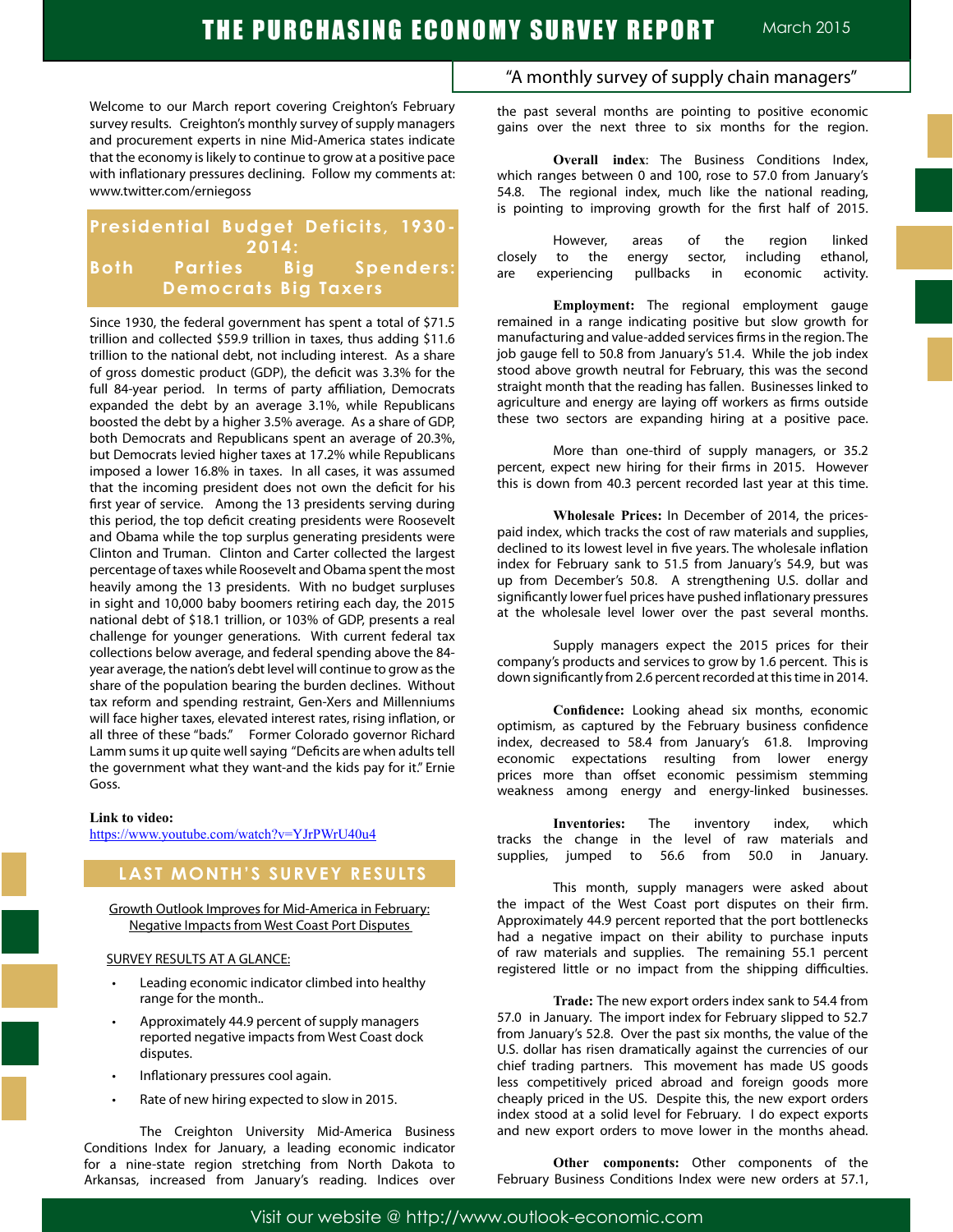"A monthly survey of supply chain managers"

# THE PURCHASING ECONOMY SURVEY REPORT March 2015

### down from 58.6 in January; production or sales expanded to 63.8 from January's 60.5; and delivery speed of raw materials and supplies jumped to 56.7 from last month's 53.4.

The Creighton Economic Forecasting Group has conducted the monthly survey of supply managers in nine states since 1994 to produce leading economic indicators of the Mid-America economy. States included in the survey are Arkansas, Iowa, Kansas, Minnesota, Missouri, Nebraska, North Dakota, Oklahoma and South Dakota.

The forecasting group's overall index, referred to as the Business Conditions Index, ranges between 0 and 100. An index greater than 50 indicates an expansionary economy over the course of the next three to six months. The Business Conditions Index is a mathematical average of indices for new orders, production or sales, employment, inventories and delivery lead time. This is the same methodology used by the National Institute for Supply Management, formerly the Purchasing Management Association, since 1931.

## **MID-AMERICA STATES**

#### ARKANSAS

The February overall index, or leading economic indicator for Arkansas, rose to 52.7 from January's 52.5. Components of the index from the monthly survey of supply managers were new orders at 48.0, production or sales at 52.4, delivery lead time at 54.9, inventories at 56.6, and employment at 51.9. Durable goods manufacturers in the state are growing at a solid pace. However even with this recent healthy growth, compared to pre-recession levels, this heavy manufacturing sector has lost more than 18,000 jobs. Average weekly wages for all Arkansas workers, according to the Bureau of Labor Statistics (BLS) have declined by 1.5 percent over the past year.

#### IOWA

Iowa's Business Conditions Index, a leading economic indicator, climbed for the month. The overall index increased to 52.6 from January's 52.2. Components of the index from the monthly survey of supply managers were new orders at 49.2, production or sales at 47.6, delivery lead time at 63.9, employment at 49.5, and inventories at 53.1. Durable goods producers, including agriculture machinery manufacturers and metal manufacturing, are shedding jobs at a slow pace. With recent pullbacks, compared to pre-recession levels, this heavy manufacturing sector has lost more than 13,000 jobs. Average weekly wages for all Iowa workers, according to the Bureau of Labor Statistics (BLS) have growth by 1.8 percent over the past year.

#### KANSAS

The Kansas Business Conditions Index for February sank to 52.7 from January's 53.8. Components of the leading economic indicator from the monthly survey of supply managers were new orders at 35.9, production or sales at 56.2, delivery lead time at 56.2, employment at 54.6, and inventories at 51.7. Durable goods producers, including agriculture machinery manufacturers and metal manufacturing, are shedding jobs at a slow pace. With recent pullbacks, compared to prerecession levels, this heavy manufacturing sector has lost more than 24,000 jobs. Average weekly wages for all Kansas workers, according to the Bureau of Labor Statistics (BLS) have grown by a very healthy 3.6 percent over the past year.

#### MINNESOTA

February survey results mark the 27th straight month Minnesota's Business Conditions Index has remained above growth neutral.

The overall index dipped to a healthy 64.7 from January's 60.1. Components of the index from the February survey of supply managers were new orders at 72.4, production or sales at 78.1, delivery lead time at 57.9, inventories at 57.7, and employment at 57.6. Durable goods manufacturers in the state are growing at a solid pace. However even with this recent healthy growth, compared to pre-recession levels, this heavy manufacturing sector has lost almost 13,000 jobs. Average weekly wages for all Minnesota workers, according to the Bureau of Labor Statistics (BLS) have grown by an anemic 0.5 percent over the past year.

#### MISSOURI

- Total employment rose by 257,000 in January, and unemployment rate was little changed at 5.7%. gains occurred in retail trade, construction, health financial activities, and manufacturing.
- Creighton's leading economic indicator for the 9-state. Mid-American region moved to a solid 57.0 for Febr
- In the 12 months ending in Dec. 2014, the Case-Shiller index indicated that average U.S. home prices ros 4.6%. This is good news but I am concerned that growth in the index is coming down too fast.

The February Business Conditions Index for Missouri climbed to 56.8 from 56.1 in January. Components of the index from the survey of supply managers for February were new orders at 59.1, production or sales at 64.1, delivery lead time at 55.1, inventories at 54.5, and employment at 51.5. Durable goods manufacturers in the state are growing at a very healthy pace. However even with this recent healthy growth, compared to pre-recession levels, this heavy manufacturing sector has lost almost 32,000 jobs. Average weekly wages for all Missouri workers, according to the Bureau of Labor Statistics (BLS), have sunk by 1.8 percent over the past year.

- The Consumer Price Index declined 0.7% in Jan Over the last 12 months, the all items index decre 0.1%. Normally this might be considered good new this is well below the Federal Reserve's target 2.0%.
- The Producer Price Index (Wholesale prices) decre 0.8% in January. Final demand prices moved down in both December and November. The index for demand was unchanged for the 12 months ende January indicating little pricing power in the economy.
- Retail sales and food services sales for January fe 0.8% from the previous month, and 3.3% higher for January 2014.

#### NEBRASKA

- CPI: On March 24, the U.S. Bureau of Labor Stati (BLS) releases consumer prices (CPI) for February. I reading remains soft (i.e. monthly growth of less 0.2%), bond prices should rebound and potentially the Federal Reserve to delay a rate hike. However, v growth numbers will be more closely watched.
- Wage growth: On Friday April 3, the U.S. Bureau of L Statistics (BLS) will release hourly wage growth num Another healthy monthly gain will encourage the Fe Reserve to raise short term interest rates earlier expected. Currently the market expects a rate hi September 2015.
- • Case-Shiller Home Price Index: On March 31, Standard

For the 14th straight month, Nebraska's Business Conditions Index remained above growth neutral 50.0. The February index, a leading economic indicator from a survey of supply managers in the state, rose slightly to 53.8 from 53.7 in January. Components of the index for February were new orders at 57.4, production or sales at 56.2, delivery lead time at 51.4, inventories at 51.0, and employment at 52.9. Durable goods manufacturers in the state are growing at a slow pace. However even with this recent growth, compared to pre-recession levels, the state's heavy manufacturing sector has lost more than 5,000 jobs. Average weekly wages for all Nebraska workers, according to the Bureau of Labor Statistics (BLS) have grown by a healthy 2.6 percent over the past year.

#### NORTH DAKOTA

North Dakota's leading economic indicator for February sank to a level pointing to positive, but much slower, economic growth in the next three to six months. The February Business Conditions Index fell to 51.1 from 53.0 in January. Components of the overall index from the monthly survey of supply managers for February were new orders at 51.4, production or sales at 51.5, delivery lead time at 52.1, employment at 49.7, and inventories at 50.8. Durable goods manufacturers in the state are shedding jobs, but at a slow pace. However, even with recent losses, compared to pre-recession levels, the state's heavy manufacturing sector has approximately the same job level. Average weekly wages for all North Dakota workers, according to Bureau of Labor Statistics (BLS) have grown by a strong 3.6 percent over the past year.

#### **OKLAHOMA**

|                       | "A monthly survey of supply chain managers"                                                                                                                                                                                              |
|-----------------------|------------------------------------------------------------------------------------------------------------------------------------------------------------------------------------------------------------------------------------------|
| 2012,<br>bove         | & Poors will release the Case-Shiller home price index<br>for January 2015. Growth between 4% and 5% will<br>be a non-event. Outside this range will have impacts.                                                                       |
| tions                 |                                                                                                                                                                                                                                          |
| nbed<br>ndex          | FROM GOSS:                                                                                                                                                                                                                               |
| sales<br>and<br>ie to | I expect housing price growth to move even lower in<br>the months ahead.                                                                                                                                                                 |
| cond                  | Global currency wars. From the Eurozone to Japan,<br>$\bullet$                                                                                                                                                                           |
| akota                 | central banks, except for the U.S. Federal Reserve, are                                                                                                                                                                                  |
| ings<br>over          | reducing the value of their currency. This will tend to                                                                                                                                                                                  |
| data.                 | put upward pressure on the value of the U.S. dollar. A<br>growing U.S. dollar value will tend to a) put downward<br>pressures on agriculture commodity prices, b) reduce<br>U.S. exports, c) increase U.S. imports, d) increase the U.S. |
|                       | trade deficit. O                                                                                                                                                                                                                         |
| d the<br>. Job        | <b>OTHER REPORTS:</b>                                                                                                                                                                                                                    |
| care,                 | The Conference Board (March 2015): The Conference                                                                                                                                                                                        |
|                       | Board Leading Economic Index® (LEI) for the U.S. was                                                                                                                                                                                     |
| state                 | signaling all through the second half of 2014 that the<br>economy was gaining momentum. The growth in the                                                                                                                                |
| uary.                 | fourth quarter of 2014 was probably around 3 percent                                                                                                                                                                                     |
| hiller                | (annualized), boosted by strong holiday spending. Much                                                                                                                                                                                   |
| se by                 | lower oil prices (national average price now is down                                                                                                                                                                                     |
| t the                 | to about \$2.20/gallon, with 16 states showing below                                                                                                                                                                                     |
|                       | \$2.00, compared with \$3.50/gallon in 2013), add to                                                                                                                                                                                     |
|                       | discretionary consumer spending power. More jobs<br>and soon higher wages are making consumers more                                                                                                                                      |
|                       | optimistic and more willing to spend. At the same time,                                                                                                                                                                                  |
|                       | business investment has turned more negative as lower                                                                                                                                                                                    |
| uary.                 | oil prices lead to cutbacks in new investment in the                                                                                                                                                                                     |
| ased                  | energy industries. The combination of lower gasoline                                                                                                                                                                                     |
| 's but                | prices, more jobs, and soon more wages, as well as a<br>strengthening dollar provides the means and incentive                                                                                                                            |
| 6.                    | to sustained strong spending, but also lower exports                                                                                                                                                                                     |
| ased                  | and temporarily lower investment.                                                                                                                                                                                                        |
| 0.2%                  |                                                                                                                                                                                                                                          |
| final                 | Goss Eggs                                                                                                                                                                                                                                |
| ed in<br>omy.         | (Recent Dumb Economic Moves)                                                                                                                                                                                                             |
| ell by                | Americans for Limited Government, a conservative 501                                                                                                                                                                                     |
| than                  | advocacy organization, is attempting to convince its                                                                                                                                                                                     |
|                       | members and subscribers to oppose giving President                                                                                                                                                                                       |
|                       | Obama fast track trade authority to negotiate the Trans-<br>Pacific Partnership. They advocate greater Congress                                                                                                                          |
|                       | involvement in trade deals. Congressional involvement                                                                                                                                                                                    |
| istics                | would only make a slow bureaucratic process even more                                                                                                                                                                                    |
| f this                | unworkable, bureaucratic and burdensome.                                                                                                                                                                                                 |
| than                  |                                                                                                                                                                                                                                          |
| push                  | Survey results for December will be released on the first business                                                                                                                                                                       |
| vage                  | day of next month, April 1st.<br>Follow Goss on twitter at http://twitter.com/erniegoss                                                                                                                                                  |
|                       | For historical data and forecasts visit our website at:                                                                                                                                                                                  |
| .abor                 | http://www2.creighton.edu/business/economicoutlook/                                                                                                                                                                                      |
| bers.                 | www.ernestgoss.com                                                                                                                                                                                                                       |
| deral                 |                                                                                                                                                                                                                                          |
| than                  |                                                                                                                                                                                                                                          |
| ke in                 |                                                                                                                                                                                                                                          |

The Business Conditions Index for Oklahoma, a leading economic indicator, increased slightly for February and signals positive but slow growth in the next three to six months. The index for February rose to 53.7 from 52.0 in January. Components of the February survey of supply managers were new orders at 58.3, production or sales at 55.1, delivery lead time at 42.9, inventories at 62.1, and employment at 50.4. Durable goods manufacturers in the state are adding jobs at a healthy pace. However even with recent gains, compared to pre-recession levels, the state's heavy manufacturing sector has lost almost 5,000 jobs. Average weekly wages for all Oklahoma workers, according to Bureau of Labor Statistics (BLS) have grown by 1.7 percent over the past year

#### SOUTH DAKOTA

After moving below growth neutral in November of 2 South Dakota's leading economic indicator has been al growth neutral 50.0 each month since. The Business Condit Index, from the monthly survey of supply managers, clin to 63.3 from January's 61.2. Components of the overall in for February were new orders at 66.0, production or at 78.7, delivery lead time at 66.1, inventories at 58.7, employment at 47.1. Manufacturers in the state continu add jobs at a healthy pace. As a result of gains in the sed half of 2014, compared to pre-recession levels, South Da has added more than 1,000 jobs. Average weekly earn for all South Dakota workers have risen by 1.6 percent the last year according to Bureau of Labor Statistics

## **THE BULLISH NEWS**

## **THE BEARISH NEWS**

## **WHAT TO WATCH**

ľ